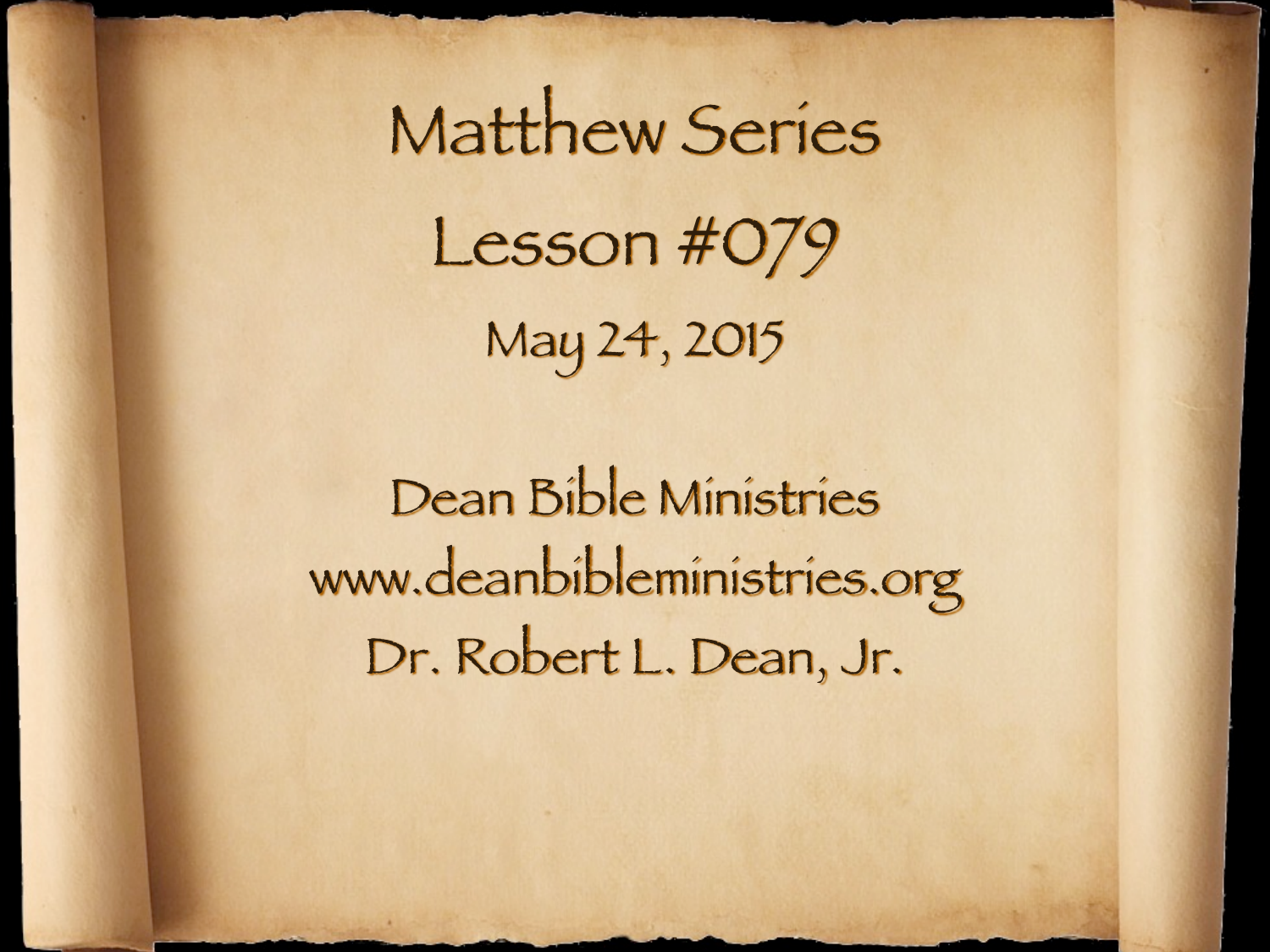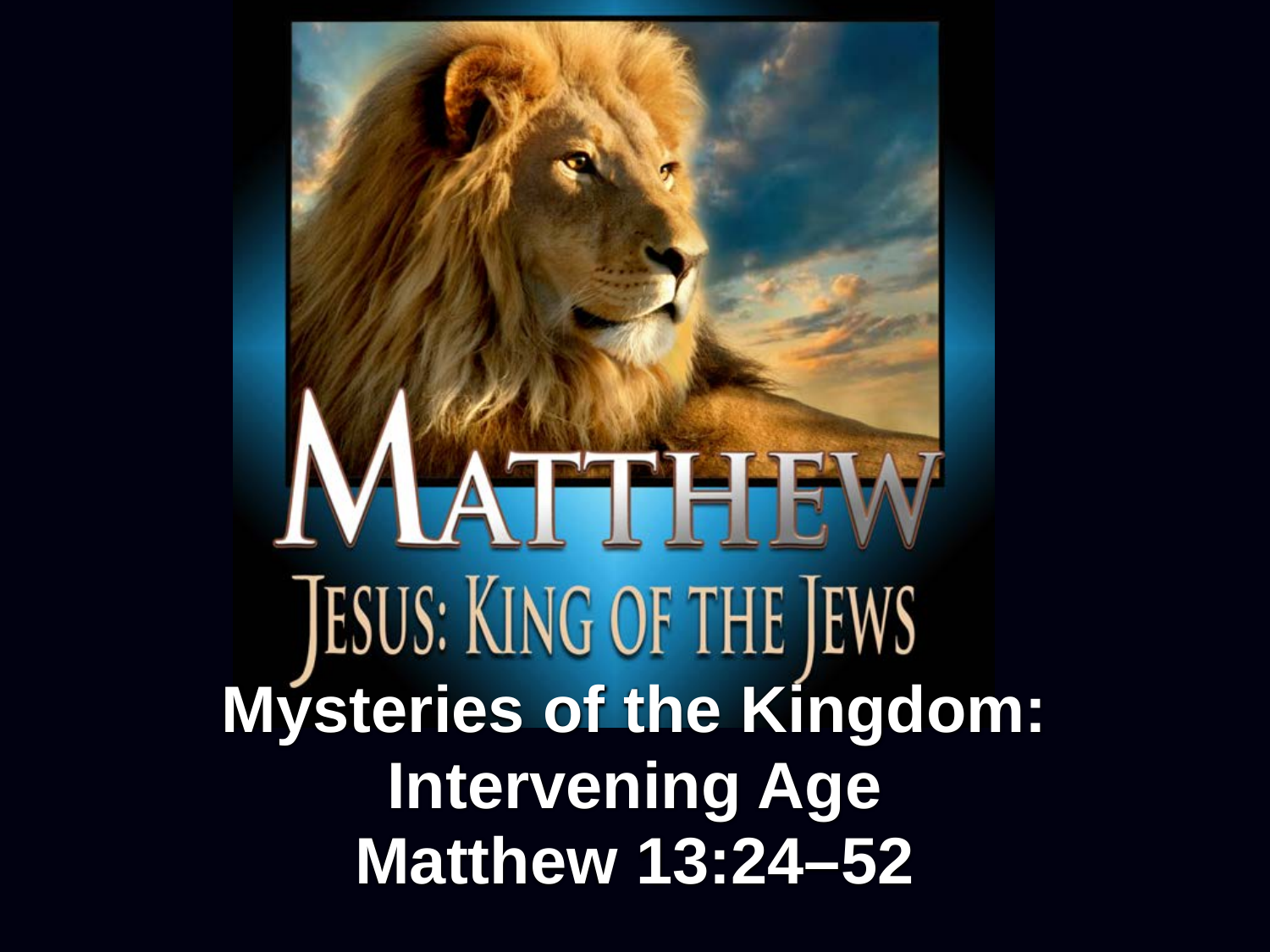## **Pivot in the Life of Christ**

The Offer of the King and the Kingdom **The Rejection of the King and the** 

**Kingdom** The Training of the Twelve for the Church Age

> The Crucifixion, Death, and Resurrection of the King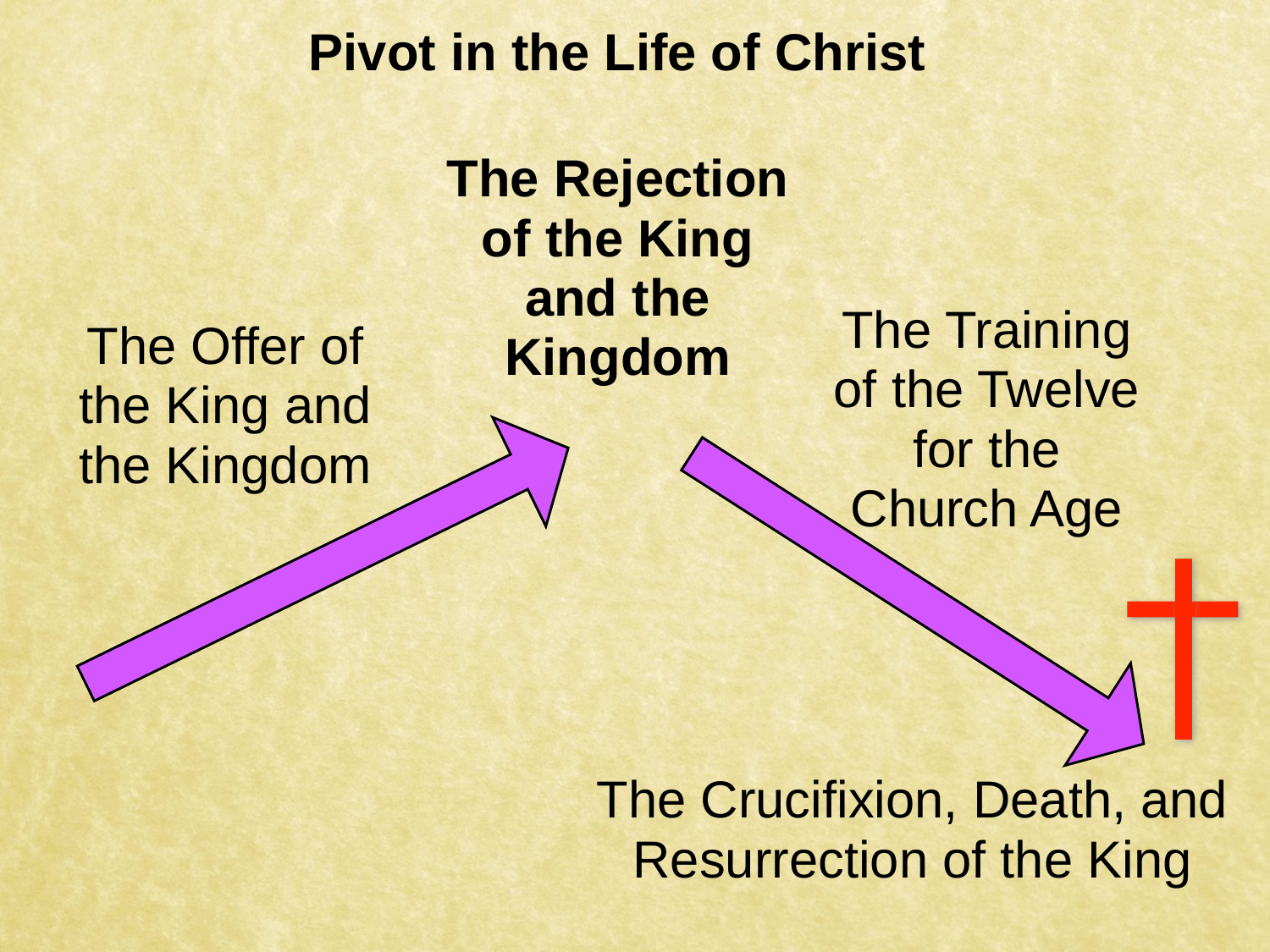## **Matt. 13:3, "Then He spoke many things to them in parables,"**

**παραβολή,** *parabol***ē; Hebrew, לָׁ֑שָמ,** *mashal***.**

**A story or saying that illustrates a truth using comparison, hyperbole, or simile. Can be a model, analogy, or example.**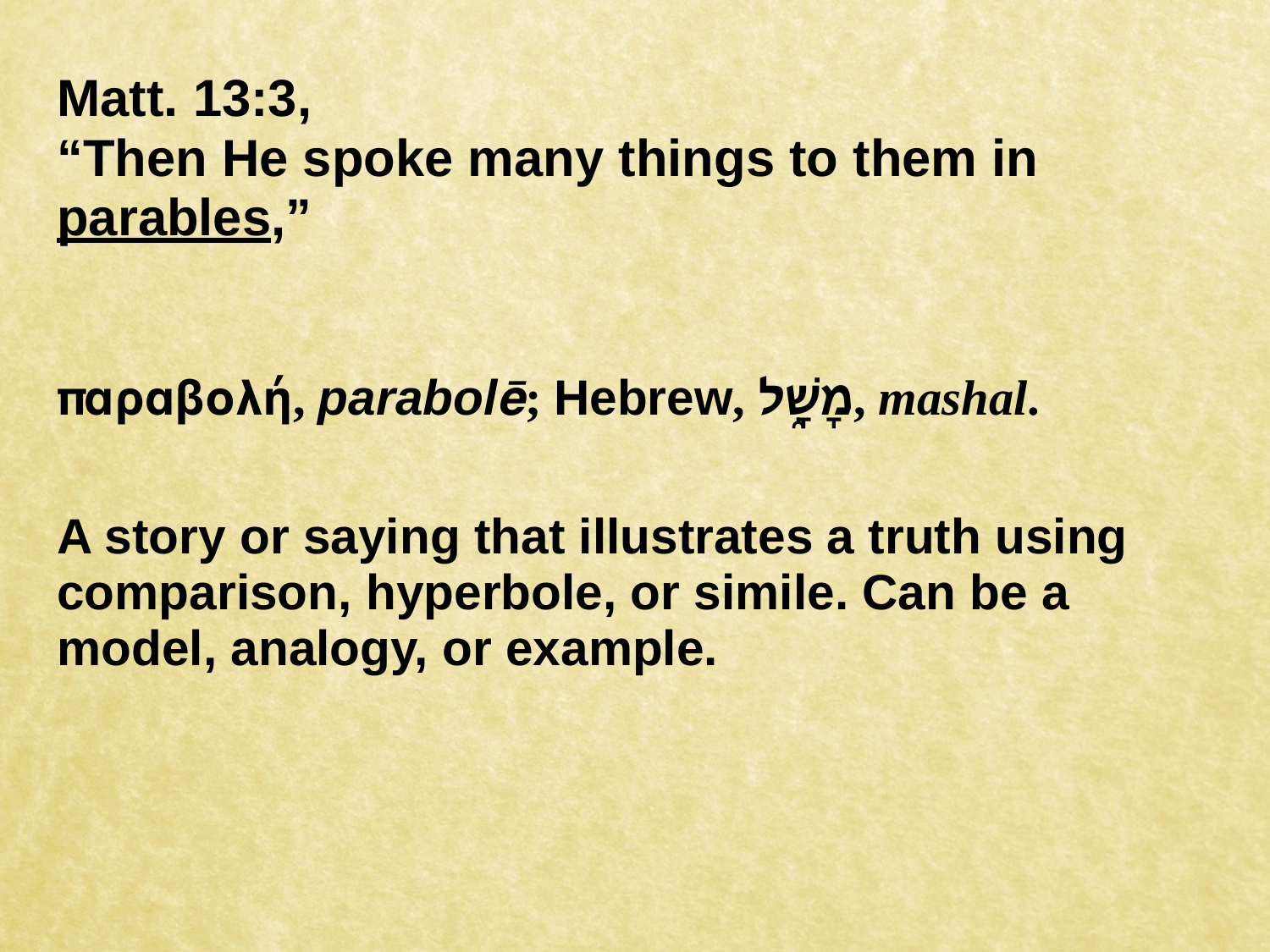**Matt. 13:11, "He answered and said to them, 'Because it has been given to you to know the mysteries of the kingdom of heaven, but to them it has not been given.' "**

μυστήριον *musterion* **acc neut plur mystery, secret, a previously unrevealed truth**

**The "mysteries of the kingdom" describes previously unknown and unrevealed information about the kingdom because it has now been rejected.**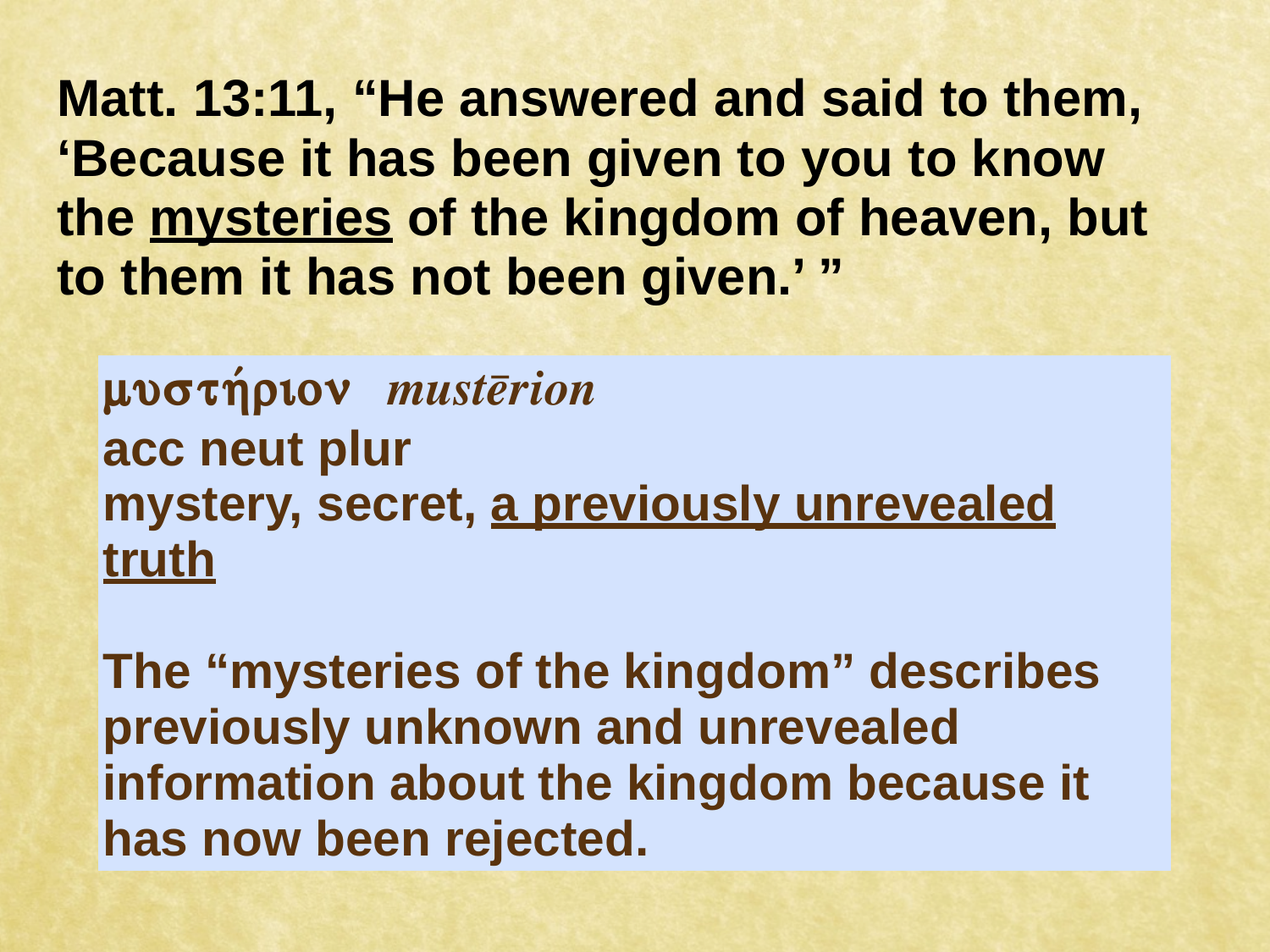**Matt. 13:18, "Therefore hear the parable of the sower:**

**Matt. 13:19, "When anyone hears the word of the kingdom, and does not understand it, then the wicked one comes and snatches away what was sown in his heart. This is he who received seed by the wayside."**

**Luke 8:11, "Now the parable is this: The seed is the Word of God.**

Luke 8:12, "Those by **the wayside are the ones who hear; then the devil comes and takes away the word out of their hearts, lest they should believe and be saved."**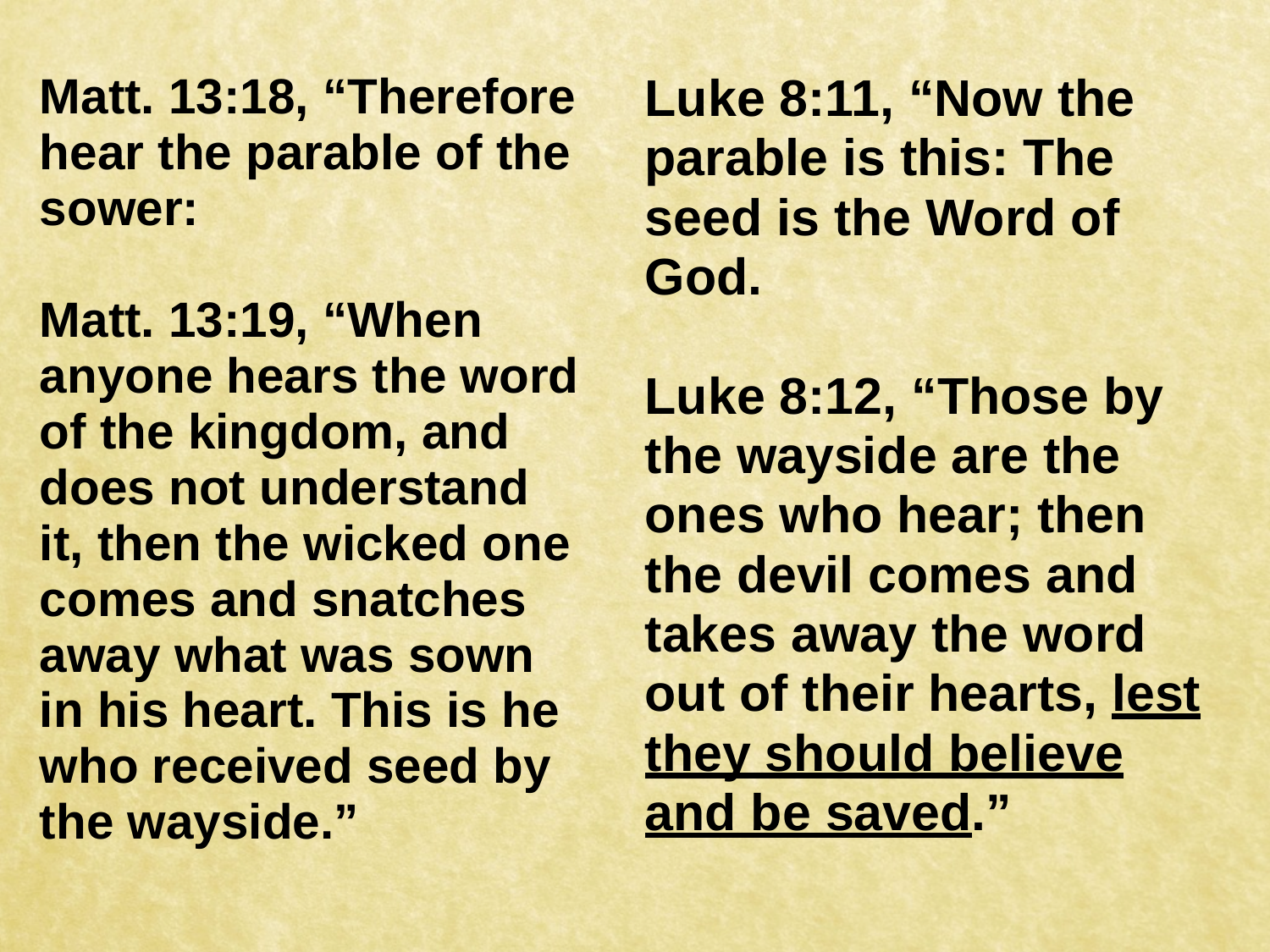- **1. The parable of the soils 13:3–9; 19–23**
- **2. The parable of the wheat and the tares 13:24–30**
- **3. The parable of the mustard seed 13:31–32**
- **4. The parable of the leaven 13:33–35 INTERLUDE, 13:36–43**
- **5. The parable of the hidden treasure 13:44**
- **6. The parable of the pearl of great price 13:45–46**
- **7. The parable of the dragnet 13:47–50**

**INTERLUDE: Have you understood all these things? 13:51**

**8. The parable of the householder – 13:52**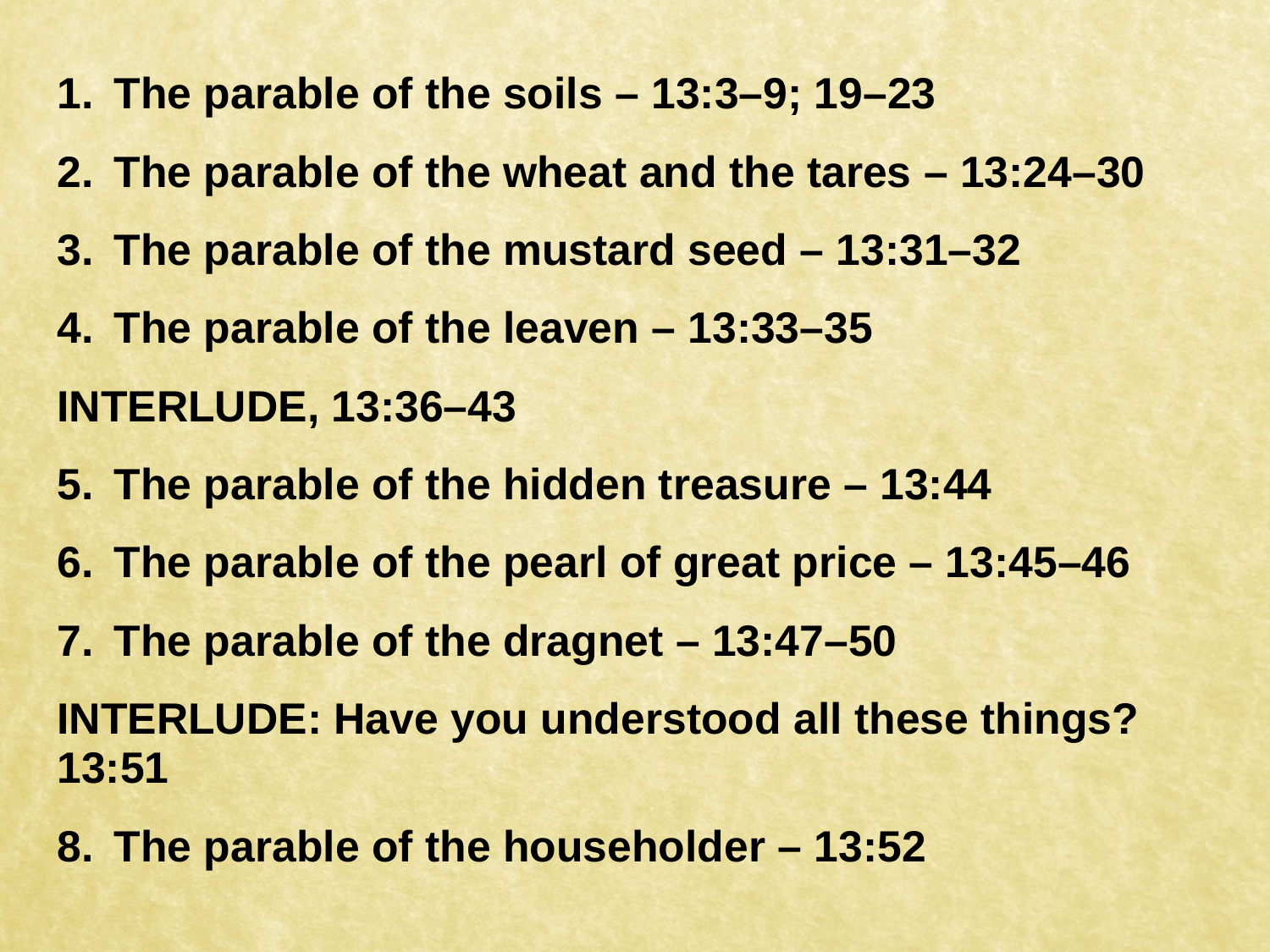**Key elements of the Parable of the Soils:**

**The Sower – The one proclaiming the message of the kingdom; identified as the Son of Man, 13:37**

**The Seed – the message about the kingdom**

**The Field – the "heart" (soul, mind) of the individual hearer**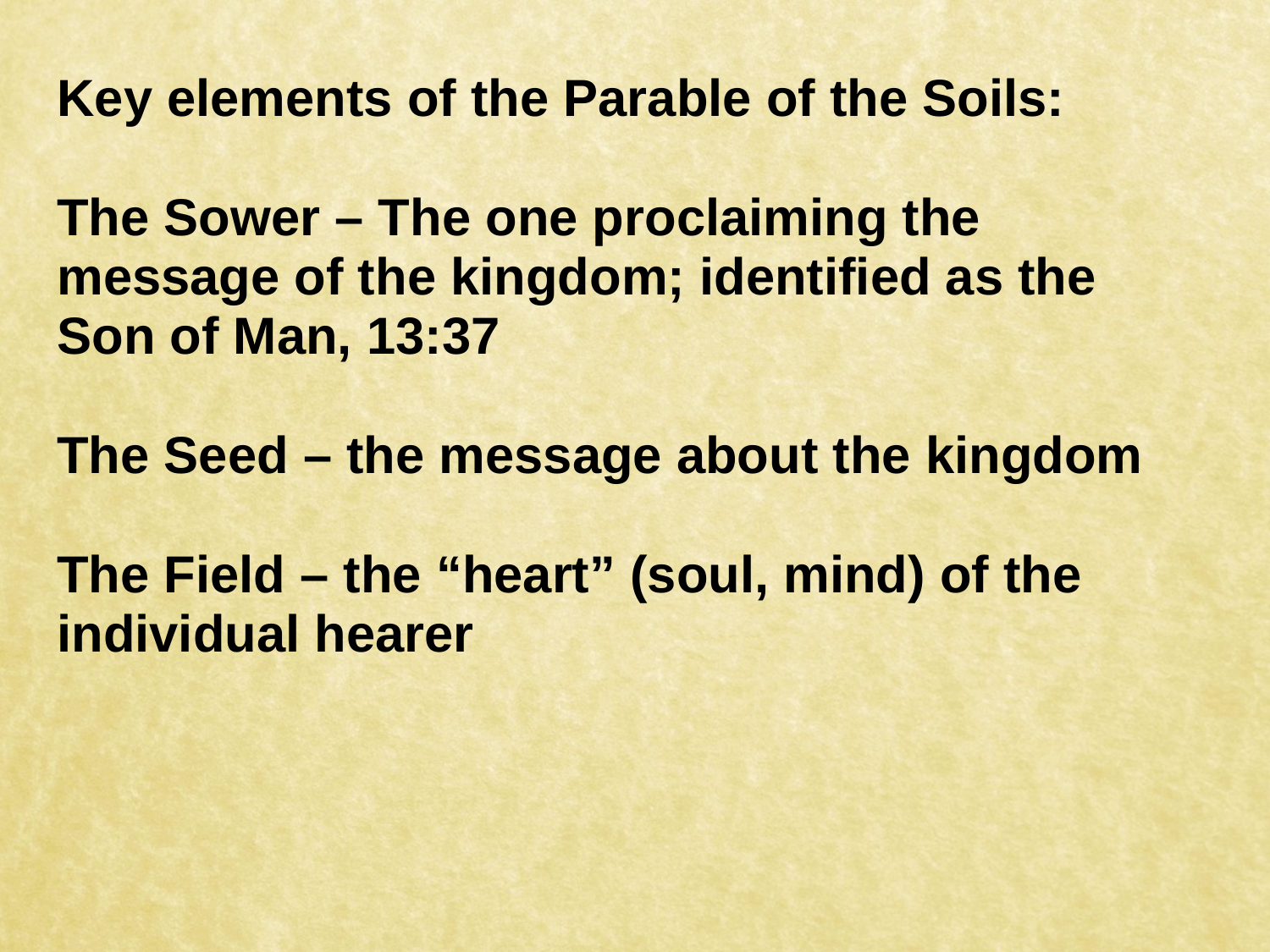**The sower = The Son of Man The good seed = the message The product of the good seed = believers The field = the world The enemy = the devil Weeds = the children of the evil one Harvest at the end of the age = resurrection of the living and dead for judgment The reapers = the angels The furnace of fire = the Lake of Fire, eternal punishment**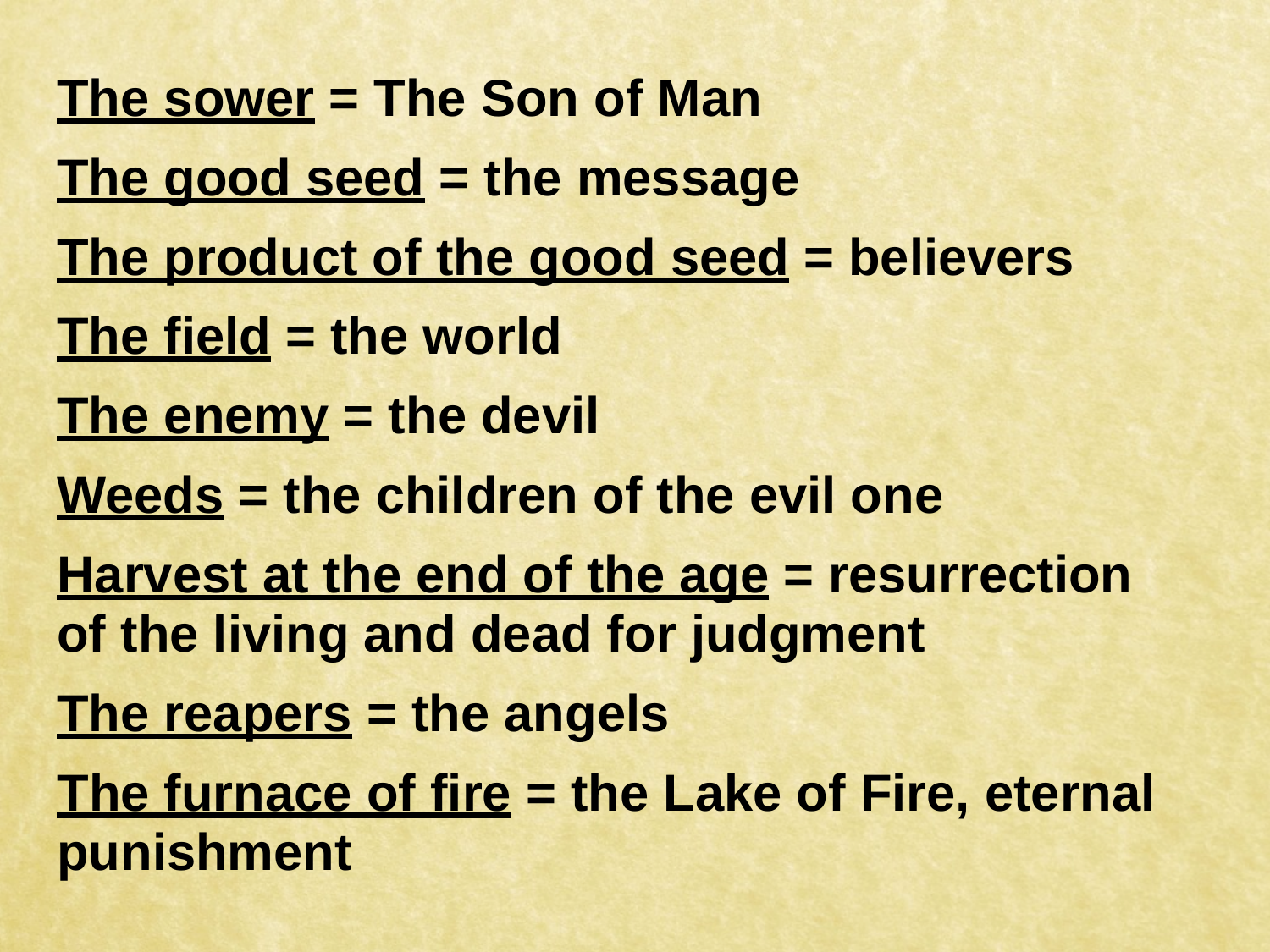**Matt. 13:31, "Another parable He put forth to them, saying: 'The kingdom of heaven is like a mustard seed, which a man took and sowed in his field,**

Matt. 13:32, " 'which indeed is the least of all **the seeds; but when it is grown it is greater than the herbs and becomes a tree, so that the birds of the air come and nest in its branches.' "**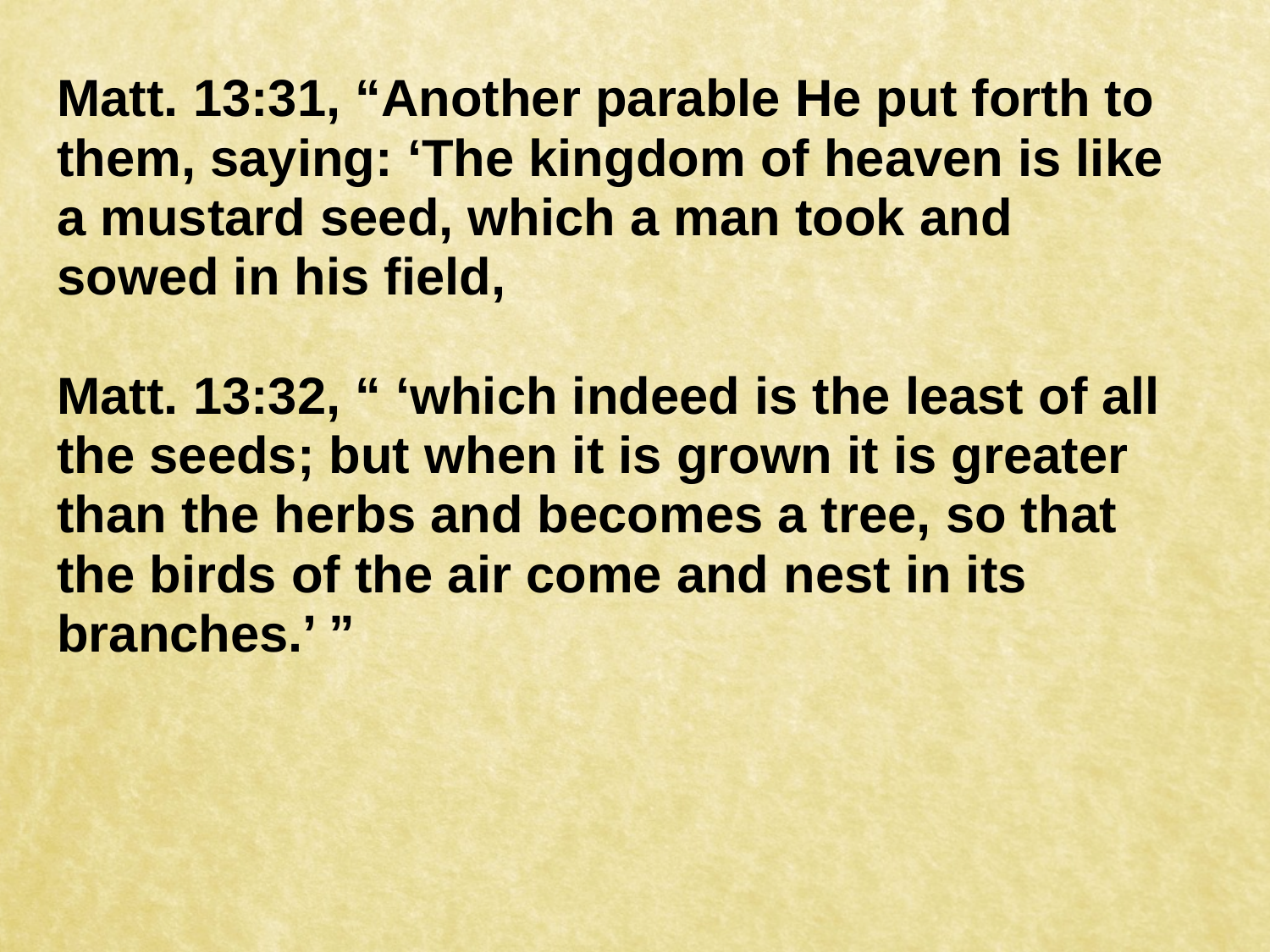**Matt. 13:33, "Another parable He spoke to them: 'The kingdom of heaven is like leaven, which a woman took and hid in three measures of meal till it was all leavened.' "**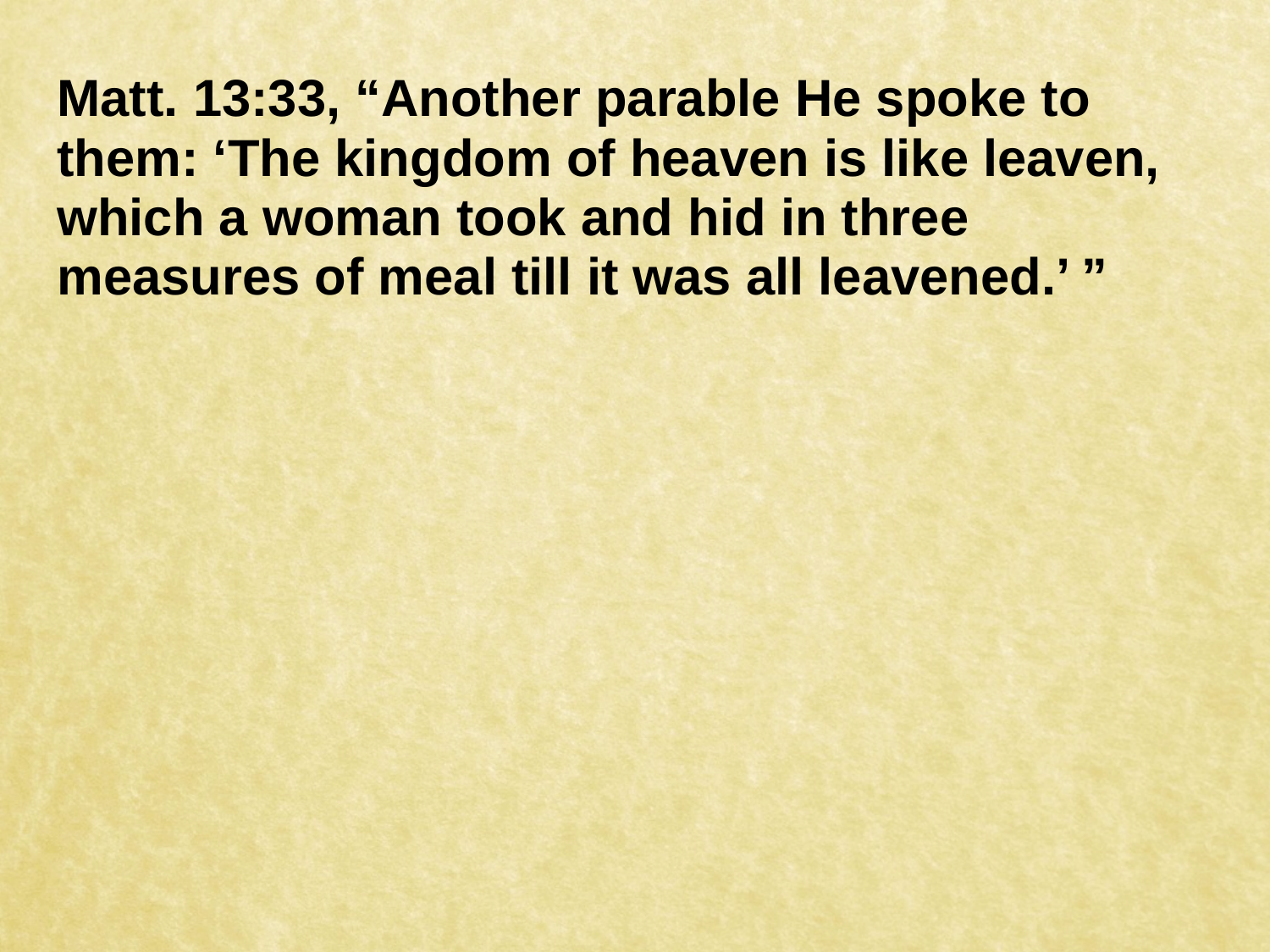**Matt. 13:33, "Another parable He spoke to them: 'The kingdom of heaven is like leaven, which a woman took and hid in three measures of meal till it was all leavened.' "**

**Exod. 12:15–20, 34:25; Lev. 2:11; Matt. 16:6, 11–12; 1 Cor. 5:6–8; Gal. 5:9**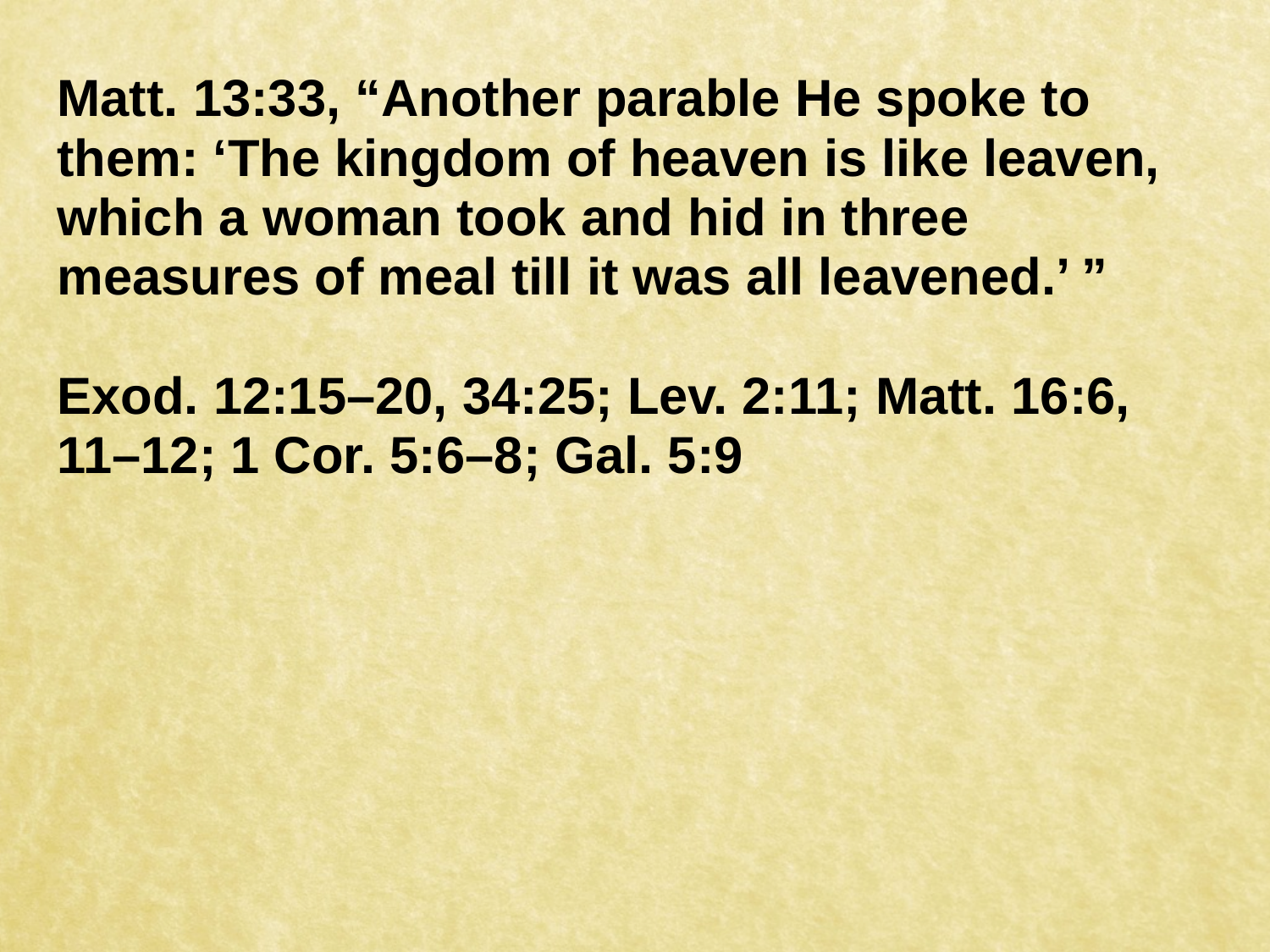**Matt. 13:33, "Another parable He spoke to them: 'The kingdom of heaven is like leaven, which a woman took and hid in three measures of meal till it was all leavened.' "**

**Leaven: Exod. 12:15–20, 34:25; Lev. 2:11; Matt. 16:6, 11–12; 1 Cor. 5:6–8; Gal. 5:9**

**Apostasy: 1 Tim 4; 2 Tim 3; Jude, 2 Peter 3, and Revelation 6–19**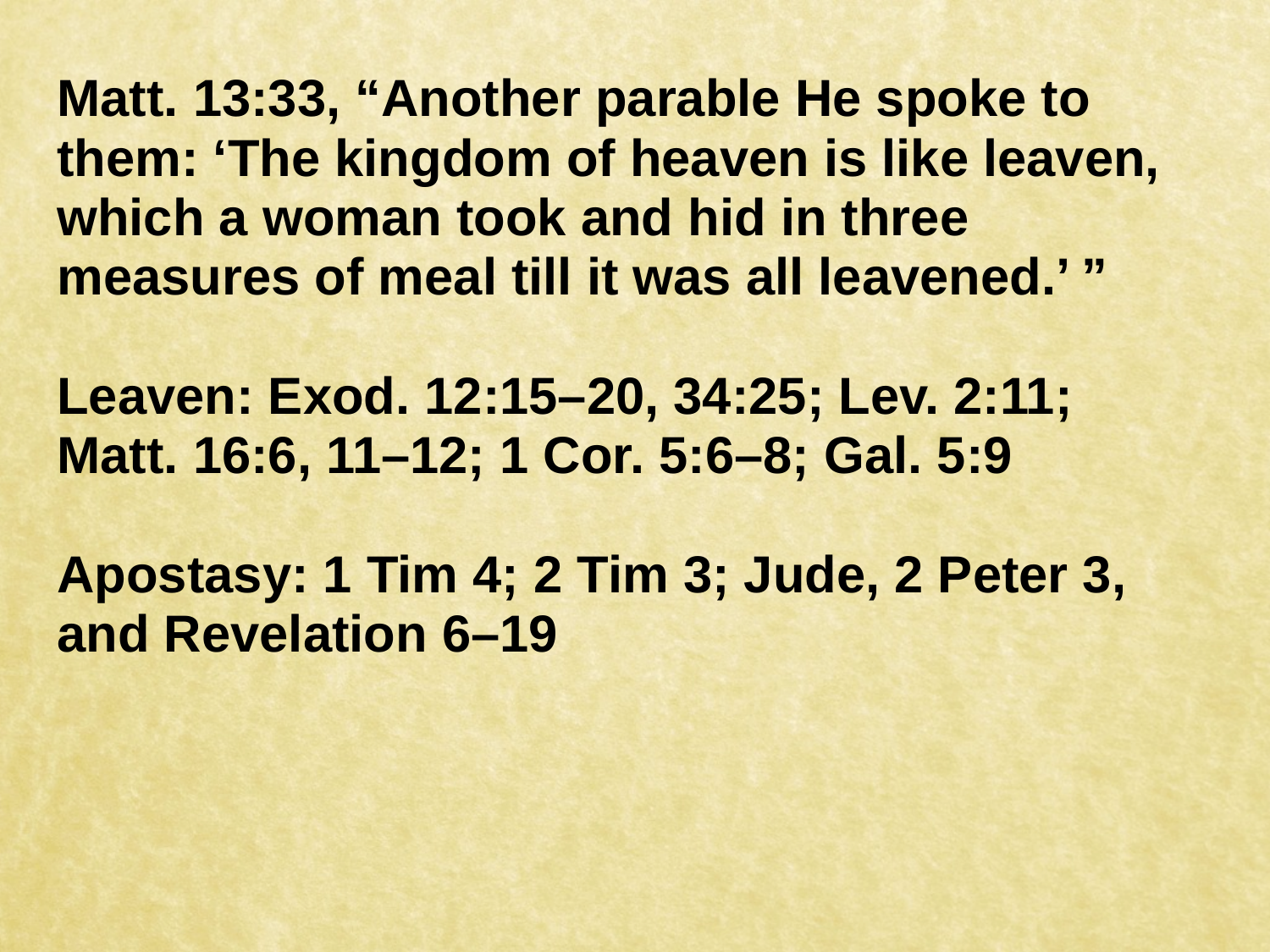**Matt. 13:44, "Again, the kingdom of heaven is like treasure hidden in a field, which a man found and hid; and for joy over it he goes and sells all that he has and buys that field."**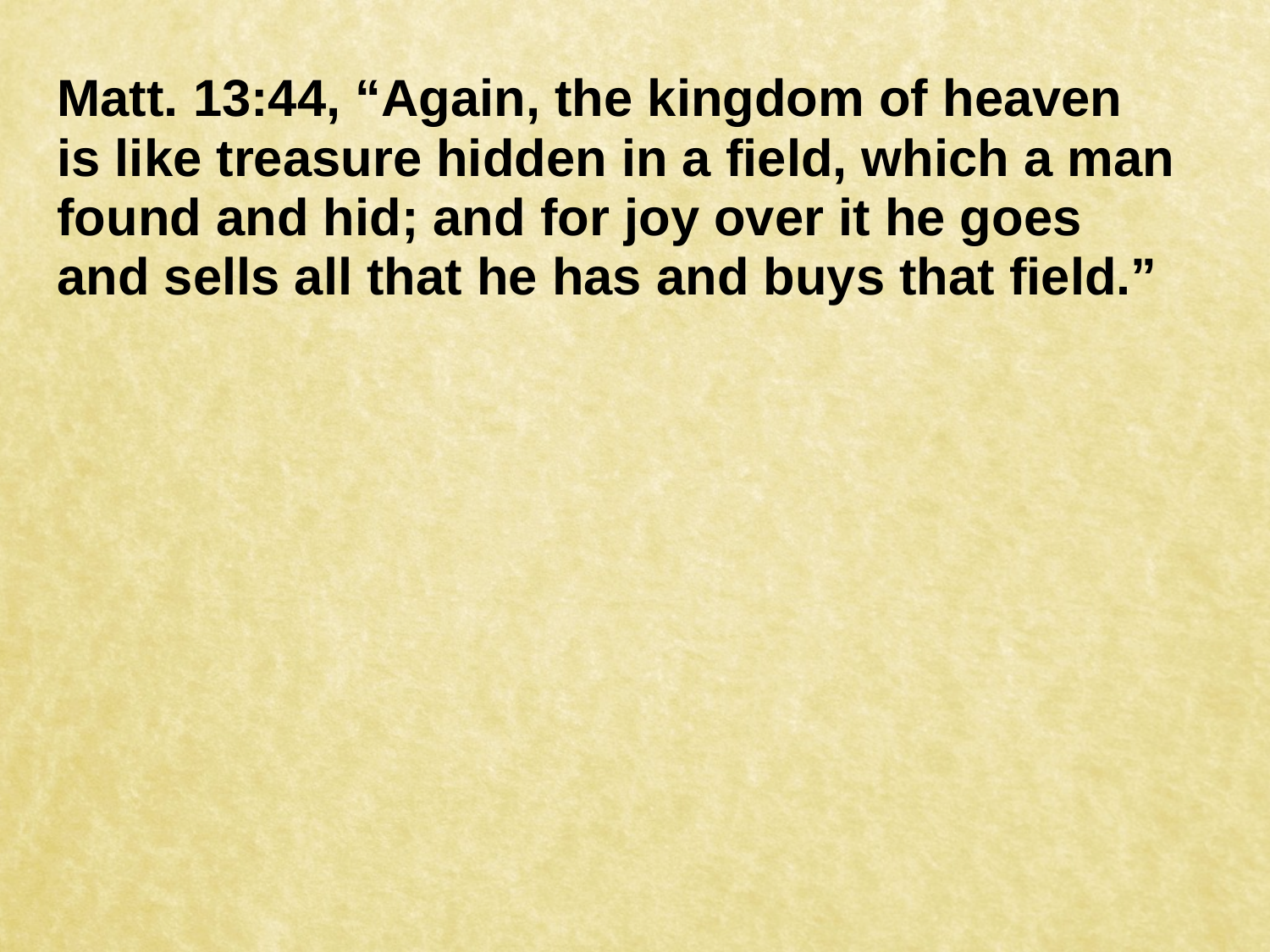**Matt. 13:44, "Again, the kingdom of heaven is like treasure hidden in a field, which a man found and hid; and for joy over it he goes and sells all that he has and buys that field."**

**Ex. 19:5, "Now therefore, if you will indeed obey My voice and keep My covenant, then you shall be a special treasure to Me above all people; for all the earth is Mine."**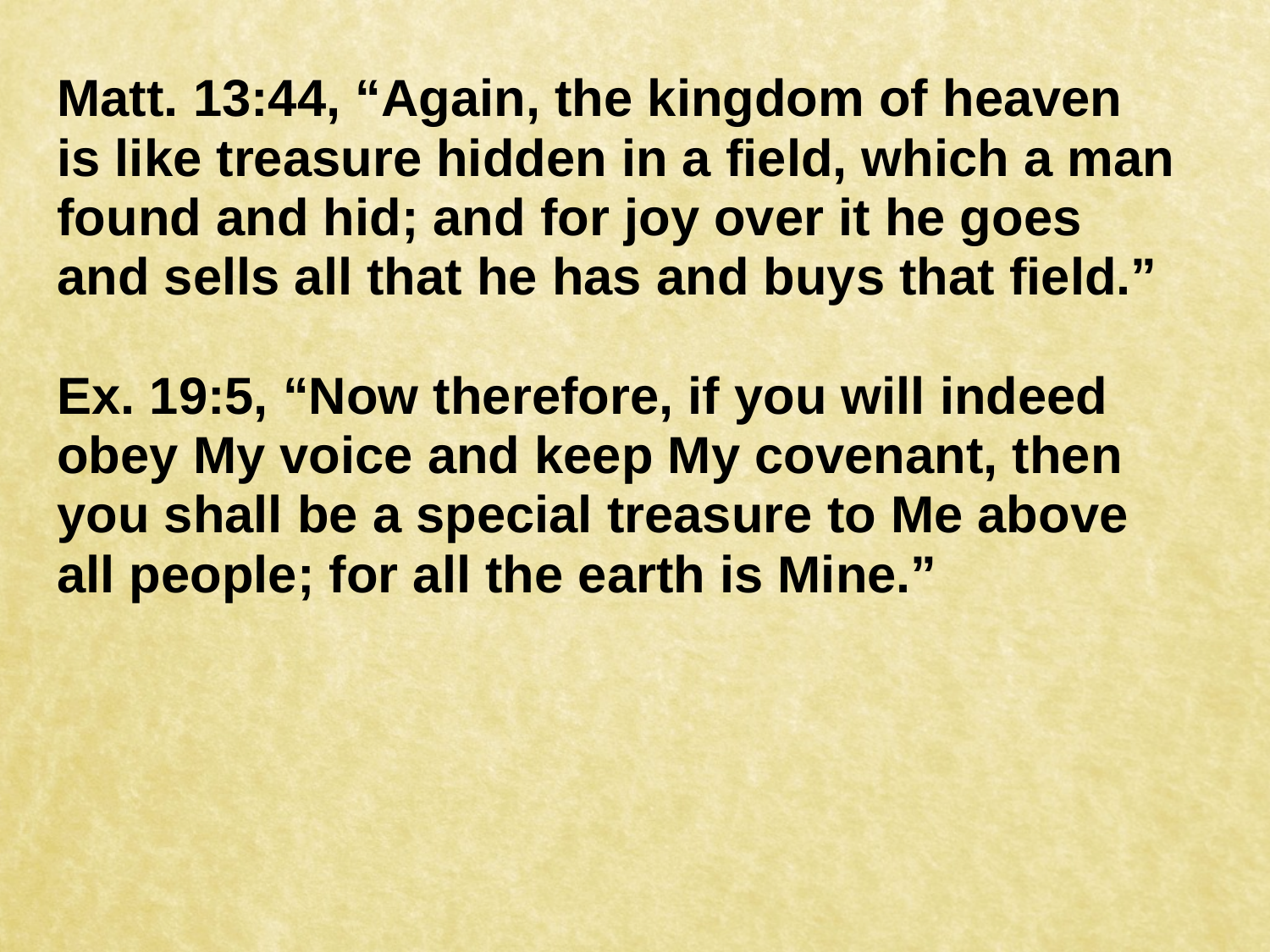## **Matt. 13:45, "Again, the kingdom of heaven is like a merchant seeking beautiful pearls,**

**Matt. 13:46, "who, when he had found one pearl of great price, went and sold all that he had and bought it."**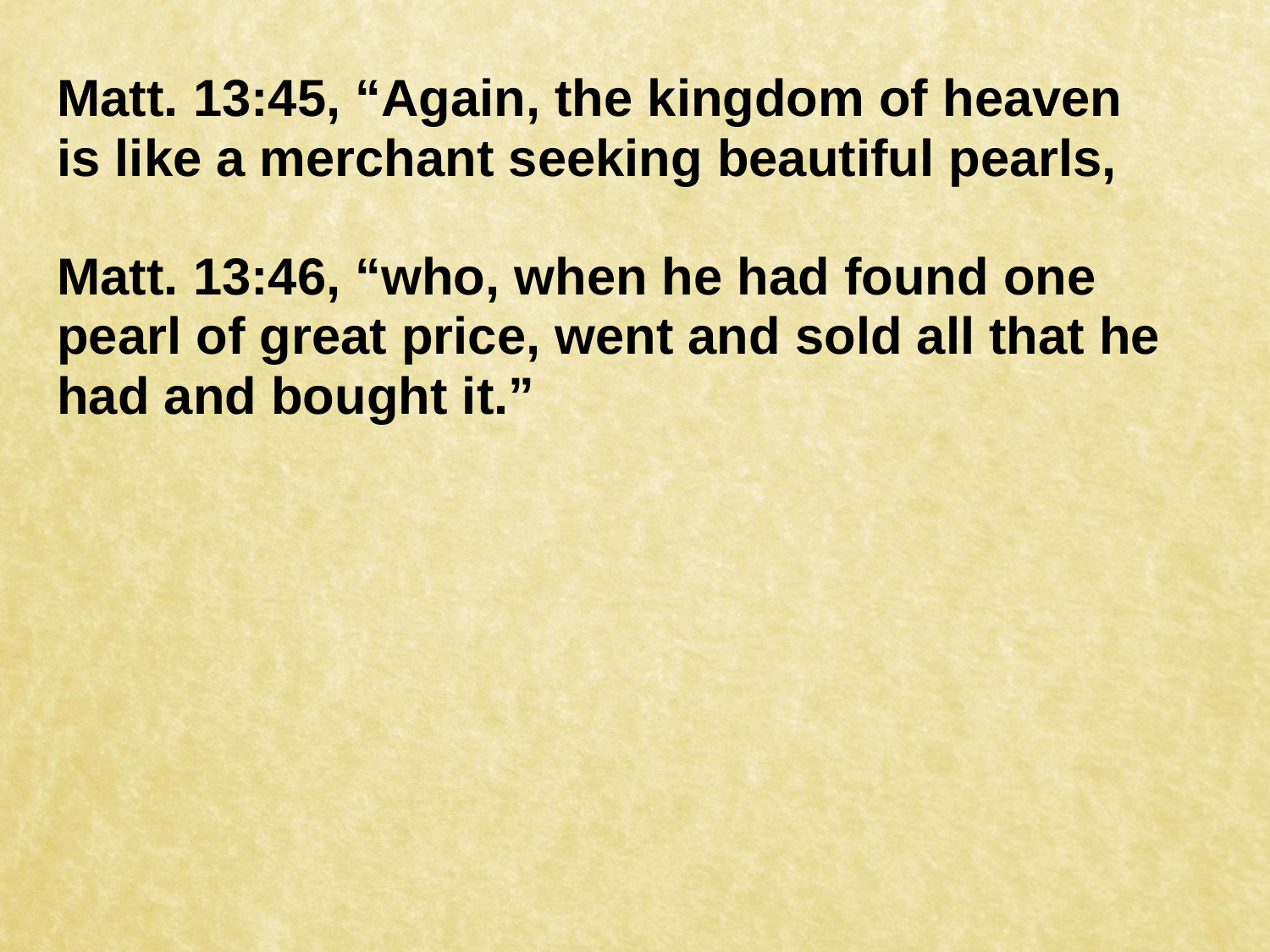**Matt. 13:47, "Again, the kingdom of heaven is like a dragnet that was cast into the sea and gathered some of every kind,**

**Matt. 13:48, "which, when it was full, they drew to shore; and they sat down and gathered the good into vessels, but threw the bad away.**

**Matt. 13:49, "So it will be at the end of the age. The angels will come forth, separate the wicked from among the just,**

**Matt. 13:50, "and cast them into the furnace of fire. There will be wailing and gnashing of teeth."**